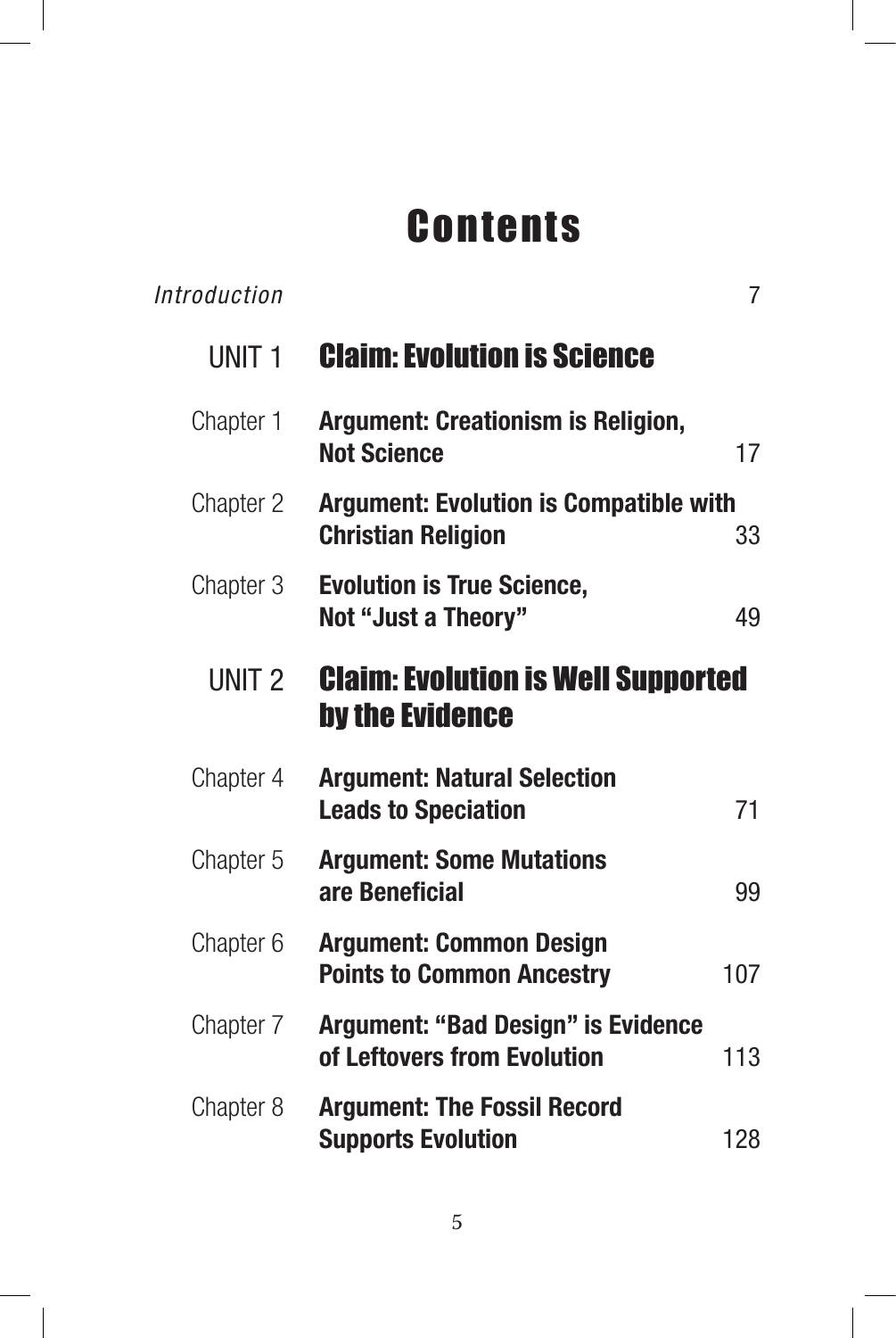| UNIT 3 | <b>Claim: "Problems" with Evolution</b> |
|--------|-----------------------------------------|
|        | <b>are Illusionary</b>                  |

| Chapter 9  | <b>Probability of Evolution</b>                                         | 157 |
|------------|-------------------------------------------------------------------------|-----|
| Chapter 10 | <b>Irreducible Complexity</b>                                           | 167 |
| Chapter 11 | <b>Evolution of Sex</b>                                                 | 181 |
| Chapter 12 | <b>Evolution of Mankind</b>                                             | 193 |
| Appendix 1 | <b>Common Arguments for Evolution</b><br><b>That Have Been Rejected</b> | 207 |
| Appendix 2 | <b>Common Arguments for Creation</b><br><b>That Should Not Be Used</b>  | 19  |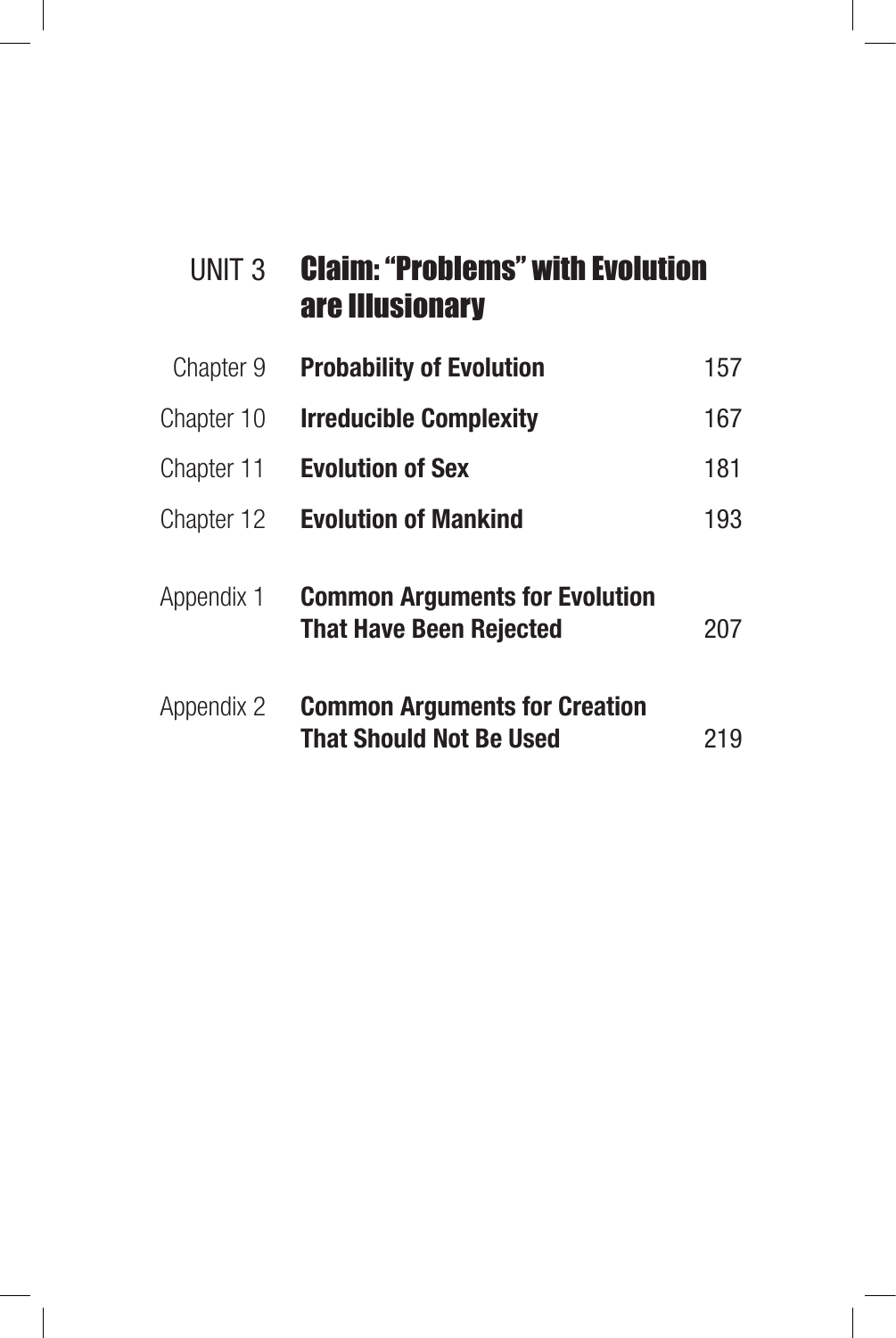# **Introduction**

Belief in creation is 'nonsense.' Creation is "a religious view<br>that has nothing to do with science." Daily, the airwaves<br>claims. that has nothing to do with science." Daily, the airwaves and newspaper racks are filled with such inflammatory claims.

The barrage of new arguments and scientific 'evidence' that 'prove' evolution can seem overwhelming to believers in the Word of God, who are ridiculed as irrational religious zealots who still live in the dark ages because they believe the Bible's fables about creation. It is more crucial than ever that believers are 'ready' to defend their faith (1 Peter 3:15).

This book pulls together the most powerful arguments that Christians are likely to hear from today's leading evolutionary scientists. These arguments come from two powerhouses in the media—PBS-TV and the journal *Scientific American*—which have taken up the mantle of the pro-evolution crusade, preaching their message to a broad market around the world. PBS summarized the modern arguments for evolution in its lavish eight-hour series on *Evolution,* which still re-airs and is shown in schools across America. It has also aired in Australia. *Scientific American* pulled together its own best arguments in a combative cover story, "15 Answers to Creationist Nonsense"

### PBS-TV's Evolution series—multimillion-dollar propaganda

The Public Broadcasting Service (PBS) first aired its ambitious TV series *Evolution* in September 2001. Co-produced by Clear Blue Sky Productions (founded and chaired by Microsoft billionaire Paul Allen), *Evolution* had almost unlimited funding. In addition to the TV series, the producers launched an aggressive campaign to fully equip teachers to indoctrinate young people in molecules-to-man evolution. This propaganda effort included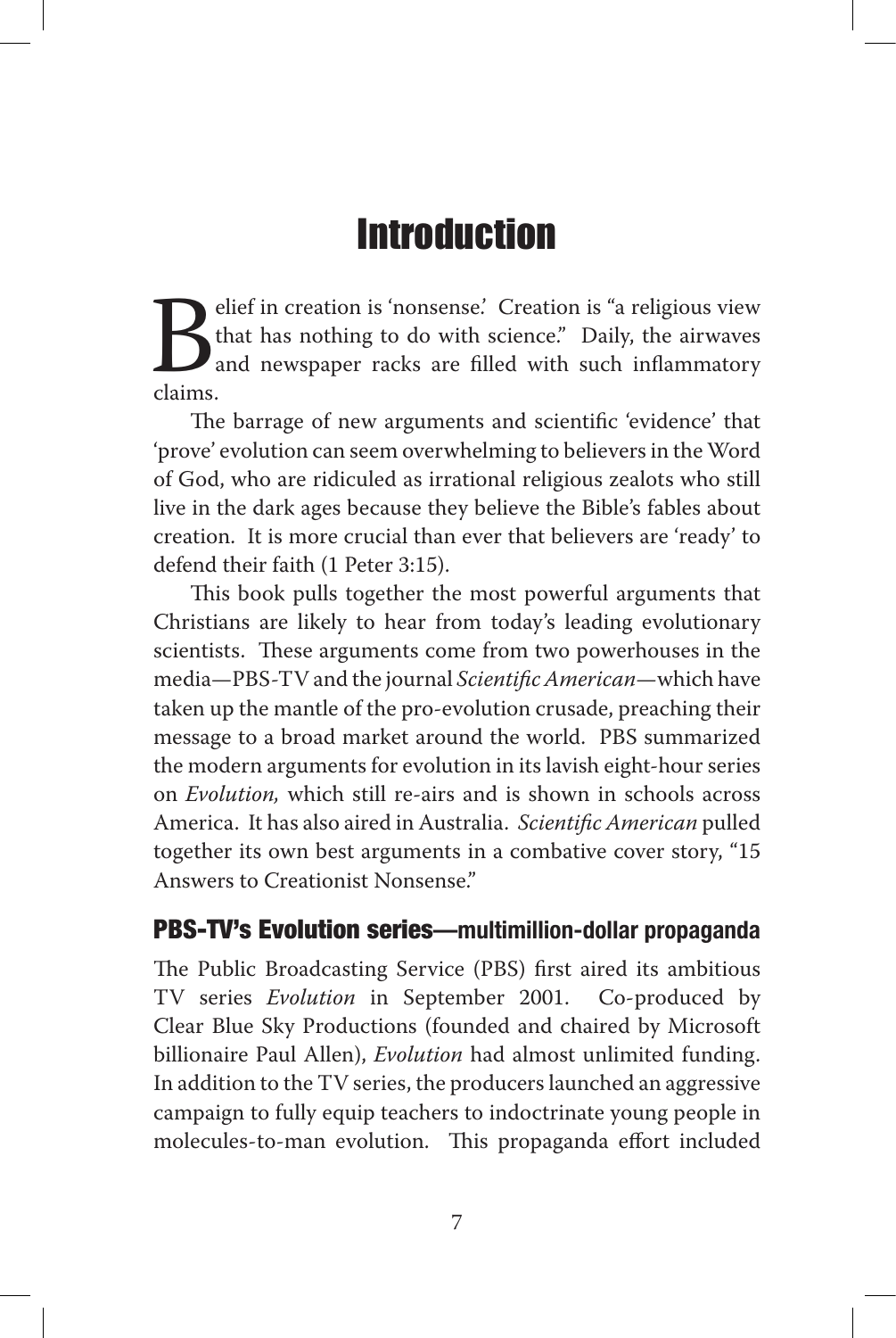### 8 Refuting Evolution 2

"an unprecedented array of resources for further learning at home and in school" (their own words), including a free teacher's guide, an interactive Web site, a multimedia Web library, teacher videos, monthly newsletters, student lessons and teacher training workshops.

To avoid the impression that *Evolution* was one-sided propaganda, the producers claimed that they invited the Discovery Institute, part of the 'intelligent design' movement, $^1$  for 'balance'. But the Discovery Institute declined because they would have been slotted in the 'religious' objections segments, whereas their objections to evolution are purely scientific. By failing to provide space to the scientific criticism of evolution, the PBS/Nova series gave the impression that the only criticisms of evolution are 'religious'. They also ignored the self-declared atheistic faith of many of evolution's proponents, including several of those involved in the series, e.g. Richard Dawkins, Daniel Dennett, the late Stephen Jay Gould, Edward O. Wilson and Eugenie Scott.

The PBS overview of this program leaves no doubts about the producers' worshipful attitude toward evolution:

Evolution plays a critical role in our daily lives, yet it is one of the most overlooked principles of life. It is the mechanism that determines who lives, who dies, and who gets the opportunity to pass traits on to the next generation, and the next, and the next. … Evolution [is] the underpinning of all of biology, affecting our health, our food supply and the vast web of life. … It's such a simple theory, yet we see millions of examples of it at work in our everyday lives.…

The goal of *Evolution* is to heighten public awareness about what evolution is and how it works, and to dispel common misunderstandings. The project seeks to illuminate why evolution is relevant, to improve its teaching, and to encourage a national dialogue on the issues currently surrounding this science.<sup>2</sup>

<sup>1.</sup> See Wieland, C., "CMI's views on the Intelligent Design Movement," creation.com/idm, 30 August 2002.

<sup>2.</sup> PBS Web site, "Evolution project overview," www.pbs.org/wgbh/evolution/ about/overview\_project.html.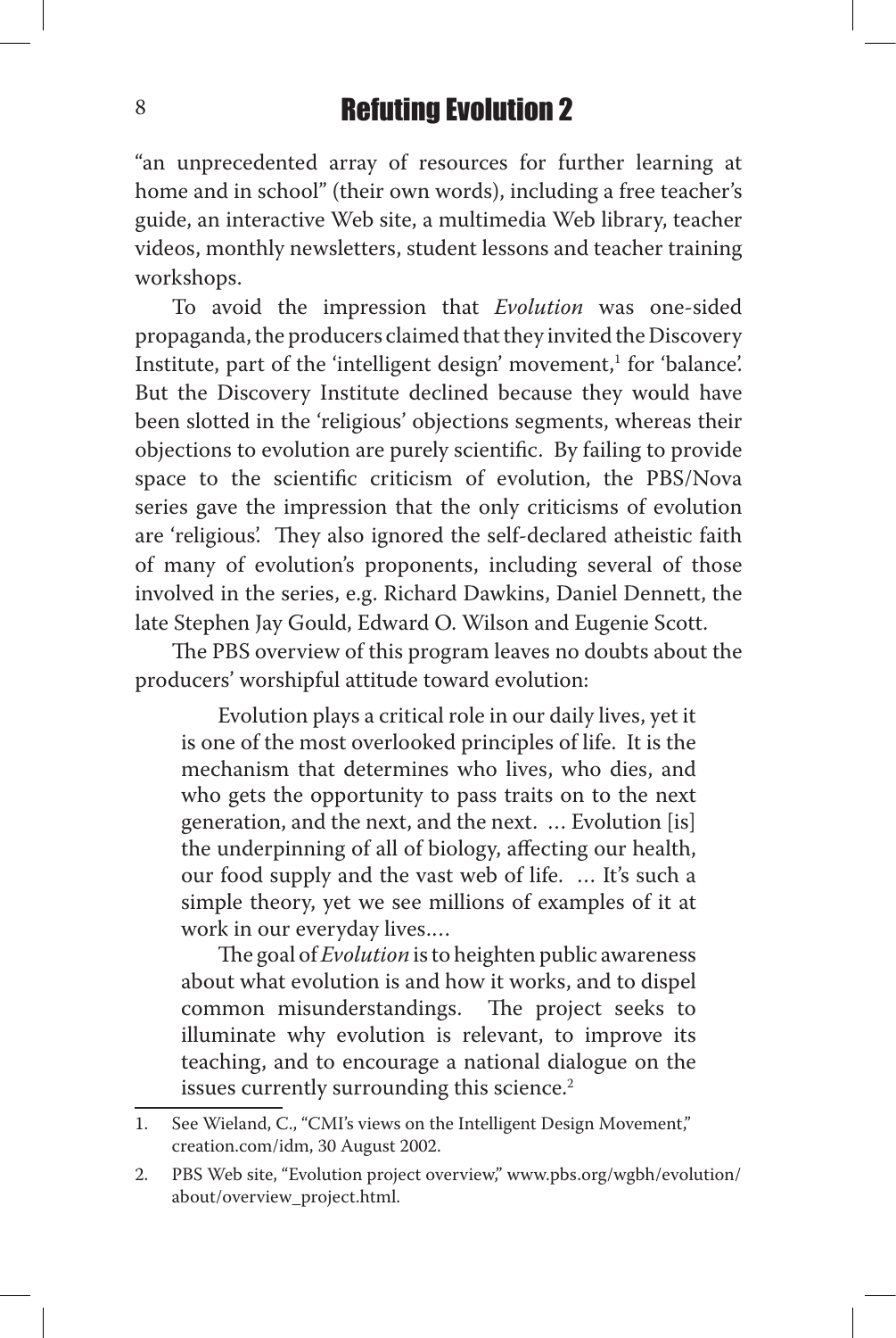Such in-your-face propaganda demands an answer from Christians who believe the biblical account of origins.

### *Scientific American*'s '15 Answers to Creationist Nonsense'

*Scientific American* is a semi-popular journal which publishes attractively illustrated and fairly detailed, but not overly technical, articles, mostly on science. It is not a peer-reviewed journal like *Nature* or the in-depth *Journal of Creation*, 3 but many of its articles are very useful.

Yet behind the surface is a deeper agenda. The most recent editors, as will be explained in this book, have been working to push an atheistic worldview. Further, they have been pushing a number of corollaries in the guise of 'science', such as a radical pro-abortion, human cloning and population control agenda.

Evidence of *Scientific American*'s agenda was its refusal to hire a science writer named Forrest Mims III after he admitted he was a creationist and pro-life. The editor who rejected Mims admitted that his work was 'fabulous', 'great' and 'first rate', and 'should be published somewhere<sup>'4</sup> *Scientific American* subsequently published an article about his revolutionary atmospheric haze detector, although it did not mention the incident of blatant discrimination.<sup>5</sup>

John Rennie (b. 1959), editor in chief from 1994 to 2009, has fervently promoted the anti-God evolution agenda. Like many anti-creationist propagandists, he often launches into attacks against creationists with a poor understanding of their position. Additionally, he has only a bachelor's degree in science, so is far less qualified than the leading creationist scientists, who have

<sup>3.</sup> Published by *Creation Ministries International.*

<sup>4.</sup> "Science's Litmus Test" (telephone transcript of conversation between Forrest Mims and Jonathan Piel, then editor of Scientific American), *Harper's Magazine*, March 1991. The transcript makes it clear that an outstanding writer was not hired for disbelieving in the sacred cow of evolution (and a 'woman's right to choose' [to kill her unborn]).

<sup>5.</sup> Carlson, S., "The amateur scientist," *Scientific American* **276**(5):80–81, May 1997.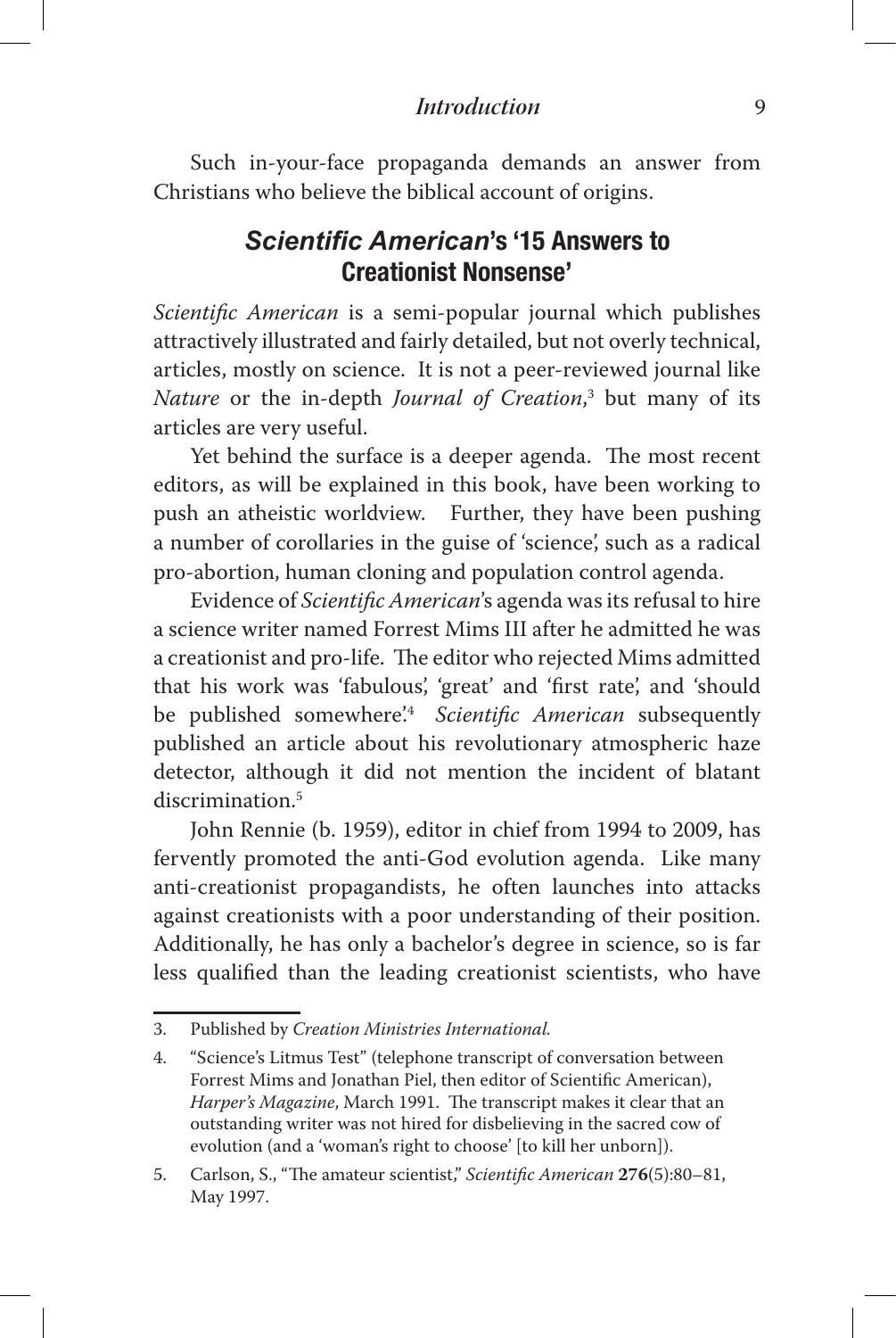### 10 Refuting Evolution 2

Ph.D.s from leading secular universities.<sup>6</sup>

Yet this did not stop his activism at the height of the controversy in Kansas over changes to de-emphasize evolution in the state education standards. Rennie personally urged scientists on university admissions committees to adopt 'big stick' tactics in bullying the Kansas governor and the state board of education. He urged them to proclaim that 'in light of the newly lowered education standards in Kansas, the qualifications of any students applying from that state in the future will have to be considered very carefully.'7 In logic, this is known as the fallacy of *Argumentum ad baculum*, i.e. 'Agree with me or else unpleasant consequences will follow!' Rennie is far from the only evolutionist to resort to this.

Rennie became more actively involved in the fray, taking on the role of the valiant B.Sc. scientist trying to stem the creationist tide. His diatribe "15 Answers to Creationist Nonsense" is subtitled "Opponents of evolution want to make a place for creationism by tearing down real science, but their arguments don't hold up." Even the magazine's cover had splashed on the top, "15 ways to expose creationist nonsense."

But as will be shown, Rennie—and the anti-creationist leaders that he represents—have only the vaguest ideas about real creationist arguments. Many of the 'creationist arguments' that they attack are straw men which serious creationists have also rejected. (These bad arguments are listed in Appendix 2 of this book, page 219.) Rennie's other arguments in defense of evolution are also nothing new, and have been mostly answered on the *Creation Ministries International* website creation.com. One purpose of this book is to help Christians recognize and answer the logical fallacies common among evolutionists, including inconsistent definitions of the word 'evolution'—*equivocation*, and failure to differentiate between 'origins science' and 'operational science' (explained in detail on page 22). It will also point out that evolutionary belief is largely a deduction from materialistic axioms, which Rennie actually acknowledges, and lamely tries to defend.

<sup>6</sup> See for example creation.com/creation-scientists.

<sup>7.</sup> Cited in: Johnson, P., *The Wedge of Truth: Splitting the Foundations of Naturalism*, p. 80, InterVarsity Press, Illinois, 2000.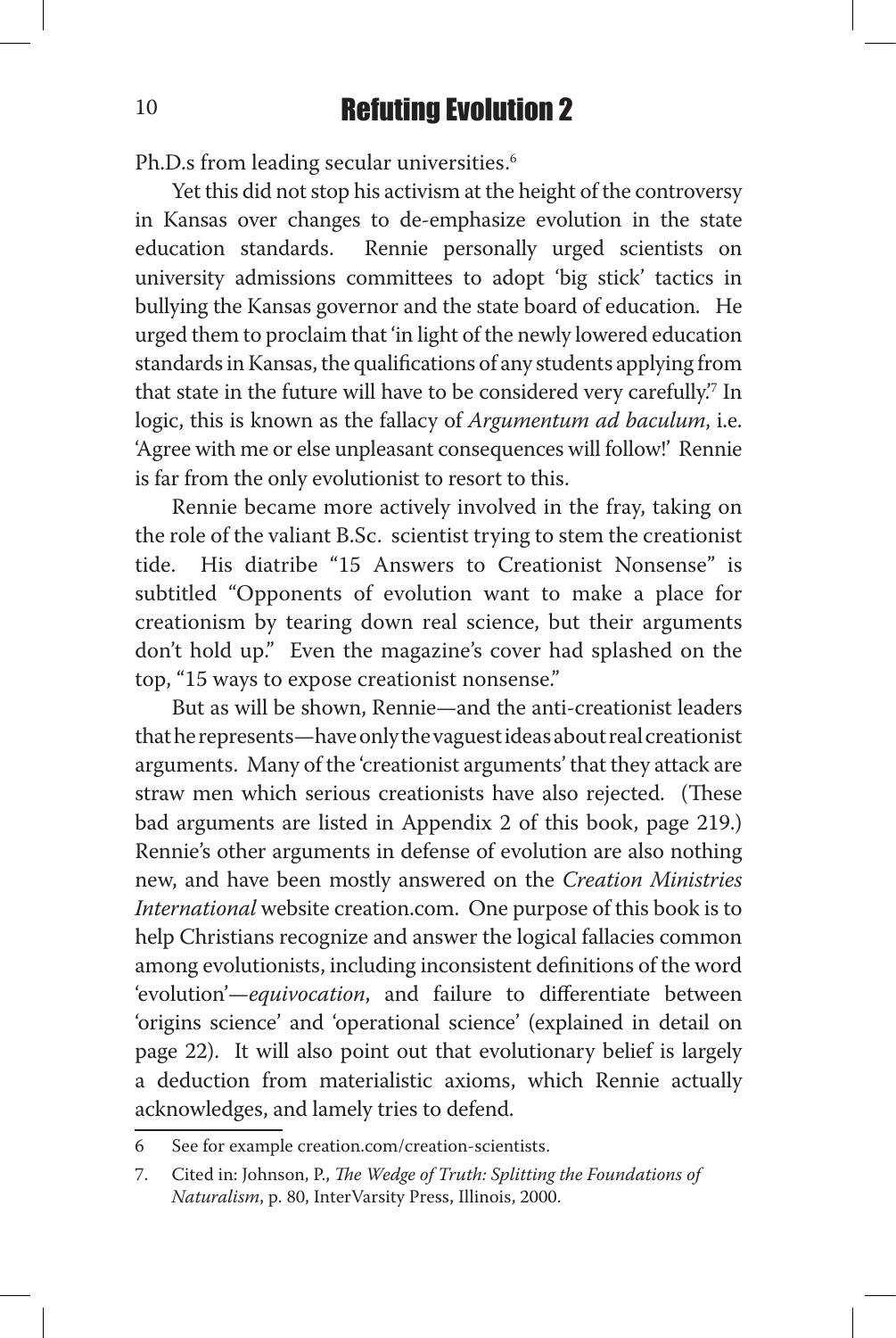Rennie argues that creation has no place in science and has done nothing for the advancement of science. Yet he completely misses the irony that *Scientific American* was founded by a staunch believer in creation—the artist and inventor Rufus Porter (1792–1884), who thought that science glorified the creator God. In the very first issue, his editorial stated:

We shall advocate the pure Christian religion, without favouring any particular sect ... .<sup>8</sup>

The founder of *Scientific American* also wrote an astonishing article in that issue, 'Rational Religion', which bluntly declares that we all depend on the Creator God, who revealed Himself in Holy Scripture. Porter's godly admonition is worth rereading:

First, then, let us, as rational creatures, be ever ready to acknowledge God as our Creator and daily Preserver; and that we are each of us individually dependant on his special care and good will towards us, in supporting the wonderful action of nature which constitutes our existence; and in preserving us from the casualties, to which our complicated and delicate structure is liable. Let us also, knowing our entire dependence on Divine Benevolence, as rational creatures, do ourselves the honor to express personally and frequently, our thanks to him for his goodness; and to present our petitions to Him for the favours which we constantly require. This course is rational, even without the aid of revelation: but being specially invited to this course, by the divine word, and assured of the readiness of our Creator to answer our prayers and recognize our thanks, it is truly surprising that any rational being, who has ever read the inspired writings should willingly forego this privilege, or should be ashamed to be seen engaged in this rational employment, or to have it known that he practices it.<sup>9</sup>

Christianity *is rational.* The purpose behind this book is to encourage believers in the absolute authority of God's revealed

<sup>8.</sup> Porter, R., To the American public, *Scientific American* **1**(1), 1845.

<sup>9.</sup> Porter, R., Rational religion, *Scientific American* **1**(1), 1845.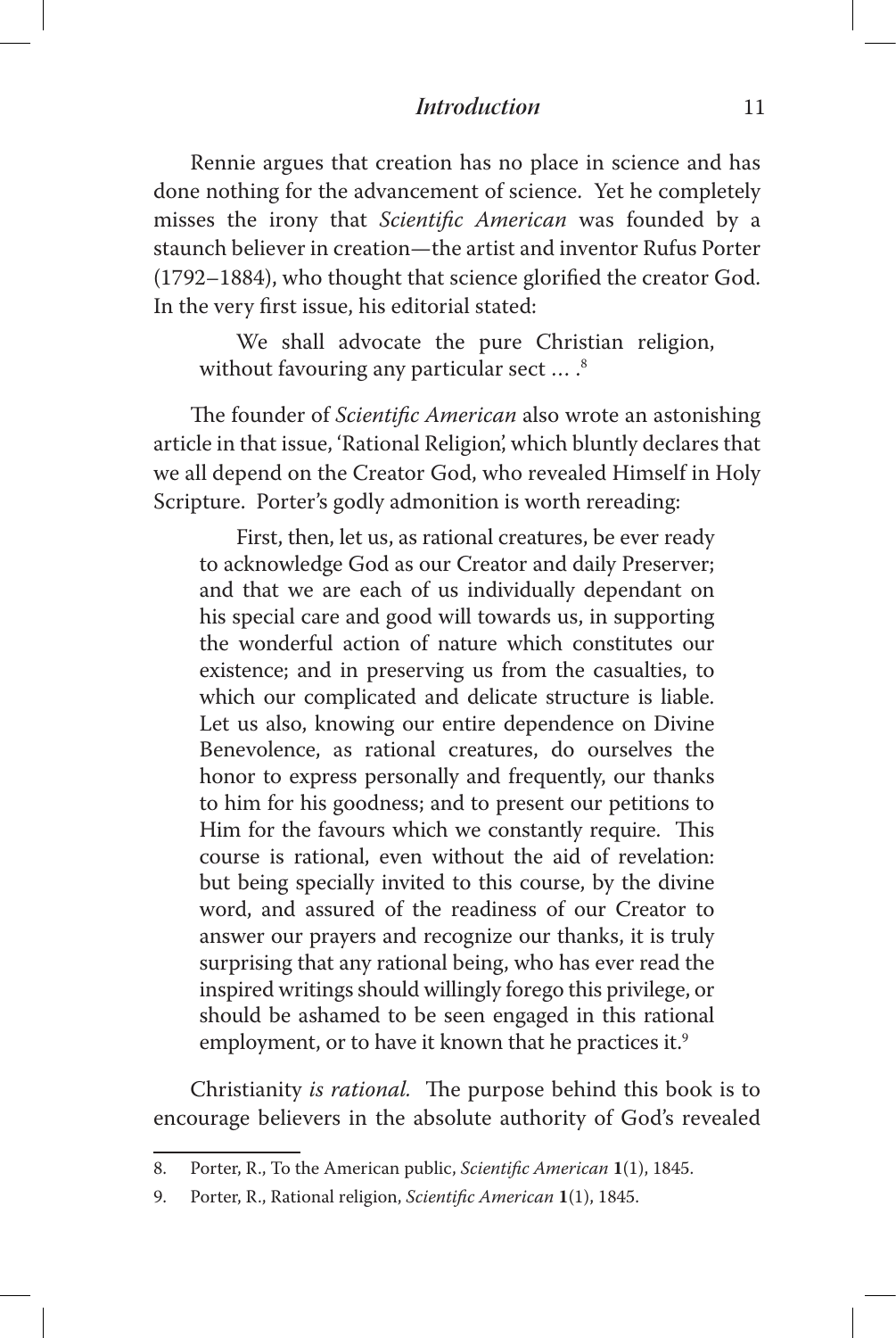Word. Further, it's to give them ammunition to *disseminate* this truth. This includes defending the foundational truths found in Genesis (1 Peter 3:15, Jude 3), and refute the arguments of unbelieving scientists (2 Corinthians 10:4–5).

My previous book, *Refuting Evolution* (1999, updated 2007), gave teachers, students and parents answers to the influential publication *Teaching About Evolution and the Nature of Science* (1998), a standard reference for science teachers produced by the US National Academy of Sciences. This new book was inspired by two more recent statements of evolutionary beliefs: the PBS-TV series *Evolution* and a *Scientific American* broadside titled '15 Answers to Creationist Nonsense.' If Christians can digest these arguments, along with the straightforward rebuttals, they will be fully equipped to answer even the best arguments thrown at them by their peers, teachers, neighbors and nonbelievers with whom they share the Gospel.

The material for this book was taken from my series on the PBS/Nova series creation.com/pbs, and my response to *Scientific American'*s article creation.com/sciam. The appendices are taken from the *Creation Answers Book*, which I co-authored (under the editorship of Dr Don Batten), and CMI's most popular web article "Arguments we think creationists should not use", which was mainly my anonymous authorship. None other than Richard Dawkins commended the existence of such an article.

*Note about citations:* Quotations from the *Scientific American* article by John Rennie will be labeled SA, followed by the page number. Quotations from and other mentions of the PBS-TV *Evolution* series will be labeled PBS, followed by the episode number, e.g. PBS 6 refers to Episode 6. The seven PBS episodes have these titles:

| Episode 1: Darwin's dangerous idea     |  |
|----------------------------------------|--|
| Episode 2: Great transformations       |  |
| Episode 3: Extinction!                 |  |
| Episode 4: The evolutionary arms race! |  |
| Episode 5: Why sex?                    |  |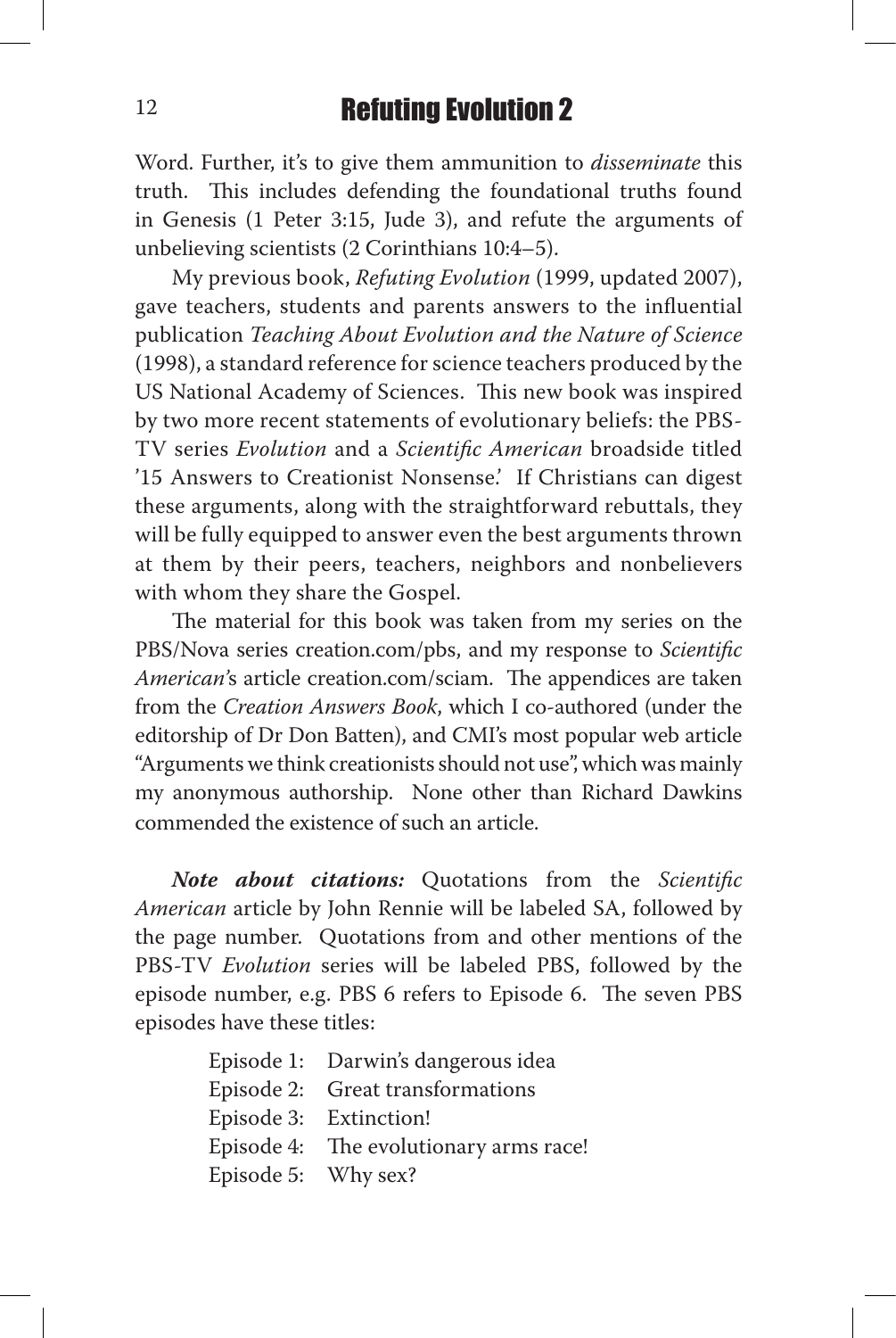Episode 6: The mind's big bang Episode 7: What about God?

*Creation*, formerly *Creation Ex Nihilo* (before that *Ex Nihilo*), is the *Creation Ministries International* international quarterly magazine. *Journal of Creation* (*JoC*), formerly *TJ* (before that *Creation Ex Nihilo Technical Journal*), is the *Creation Ministries International* international peer-reviewed journal for advanced topics in creation. In this book, it will always be cited as *JoC* even before this new name was adopted.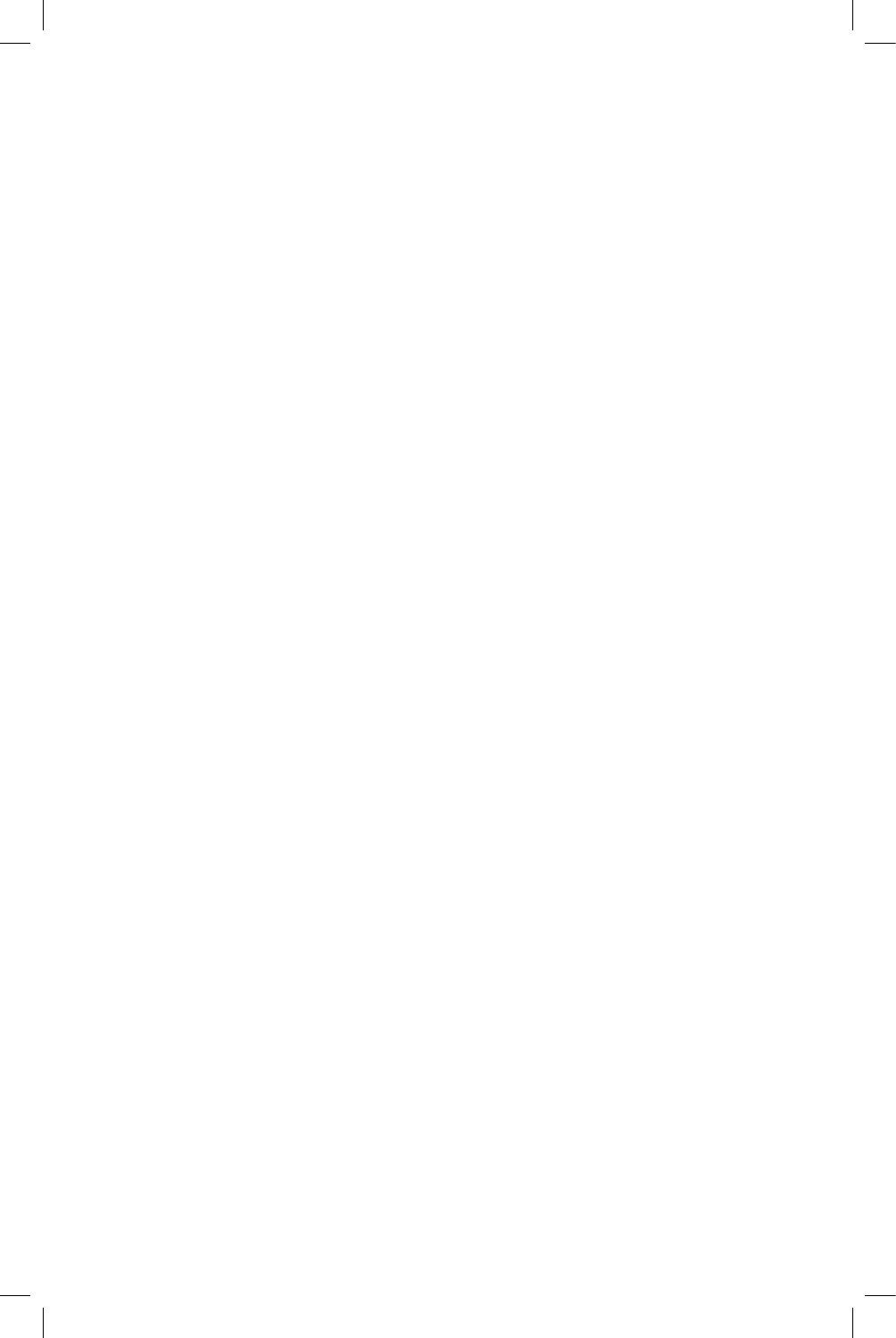# UNIT 1 CLAIM: Evolution is Science

*Evolutionists insist that evolutionary theory is science, but creationism is religion.*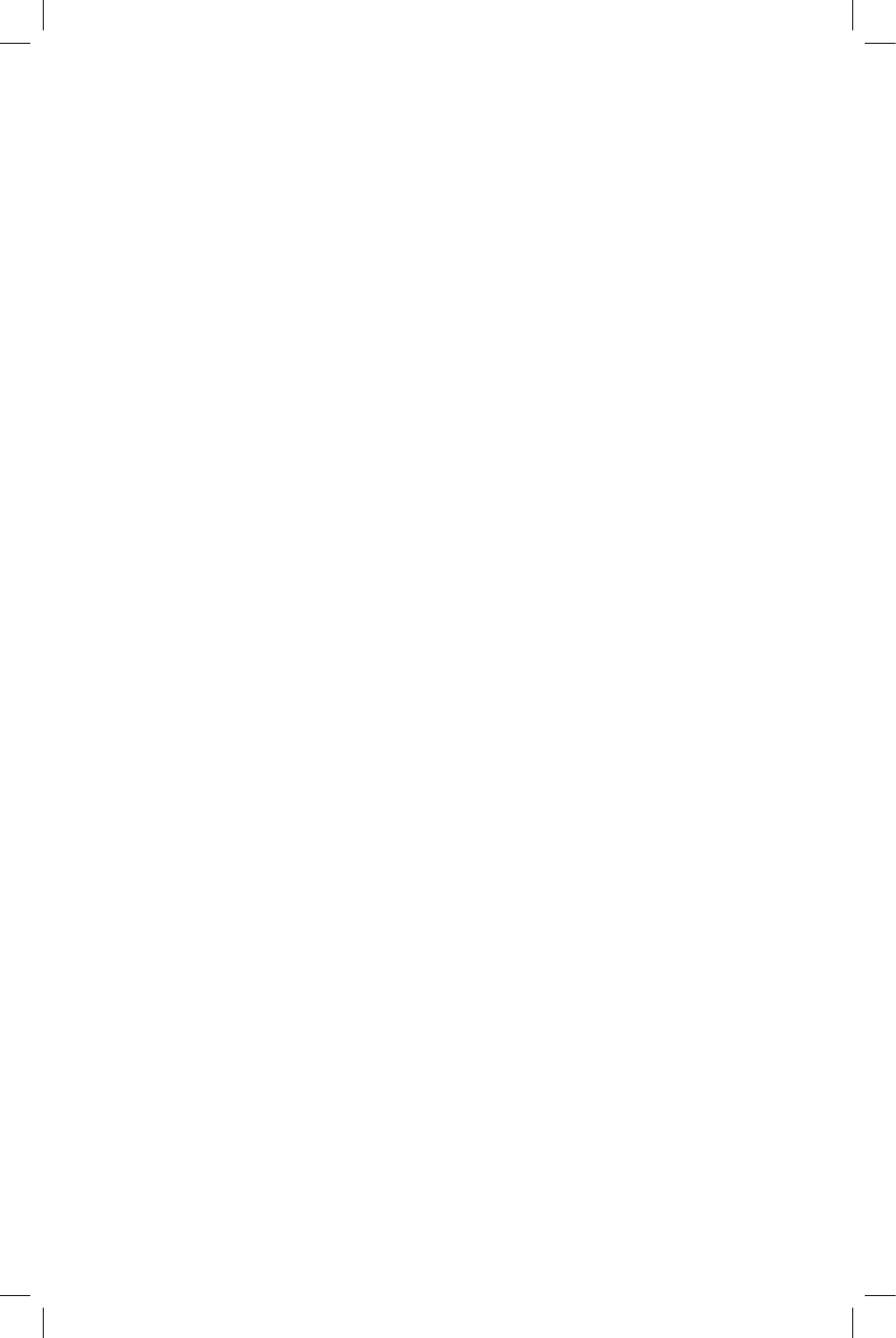### Chapter 1

## Argument: Creationism is Religion, Not Science

*Evolutionists say, 'Creationism is a belief system that has nothing to do with science.'*

The two-hour premier episode of the PBS/Nova series<br> *Evolution* sets the tone for this propaganda effort—<br>
ridiculing biblical religion as the enemy of true science,<br>
which had long shackled scientific study. Much of the *Evolution* sets the tone for this propaganda effort ridiculing biblical religion as the enemy of true science, which had long shackled scientific study. Much of the first episode is a dramatization of the life of Charles Darwin (1809–1882). It opens with Darwin's famous voyage on HMS *Beagle.* Darwin introduces himself and Captain Robert FitzRoy (1805–1865) in broken Spanish to villagers in South America. The villagers then lead Darwin and FitzRoy to the skull of an extinct ground sloth, and this conversation ensues:

**Darwin: I wonder why these creatures no longer exist.**

**FitzRoy: Perhaps the Ark was too small to allow them entry and they perished in the Flood.**

**D: [laughs]**

**F: What is there to laugh at?**

**D: Nothing, nothing.**

**F: Do you mock me or the Bible?**

**D: Neither.**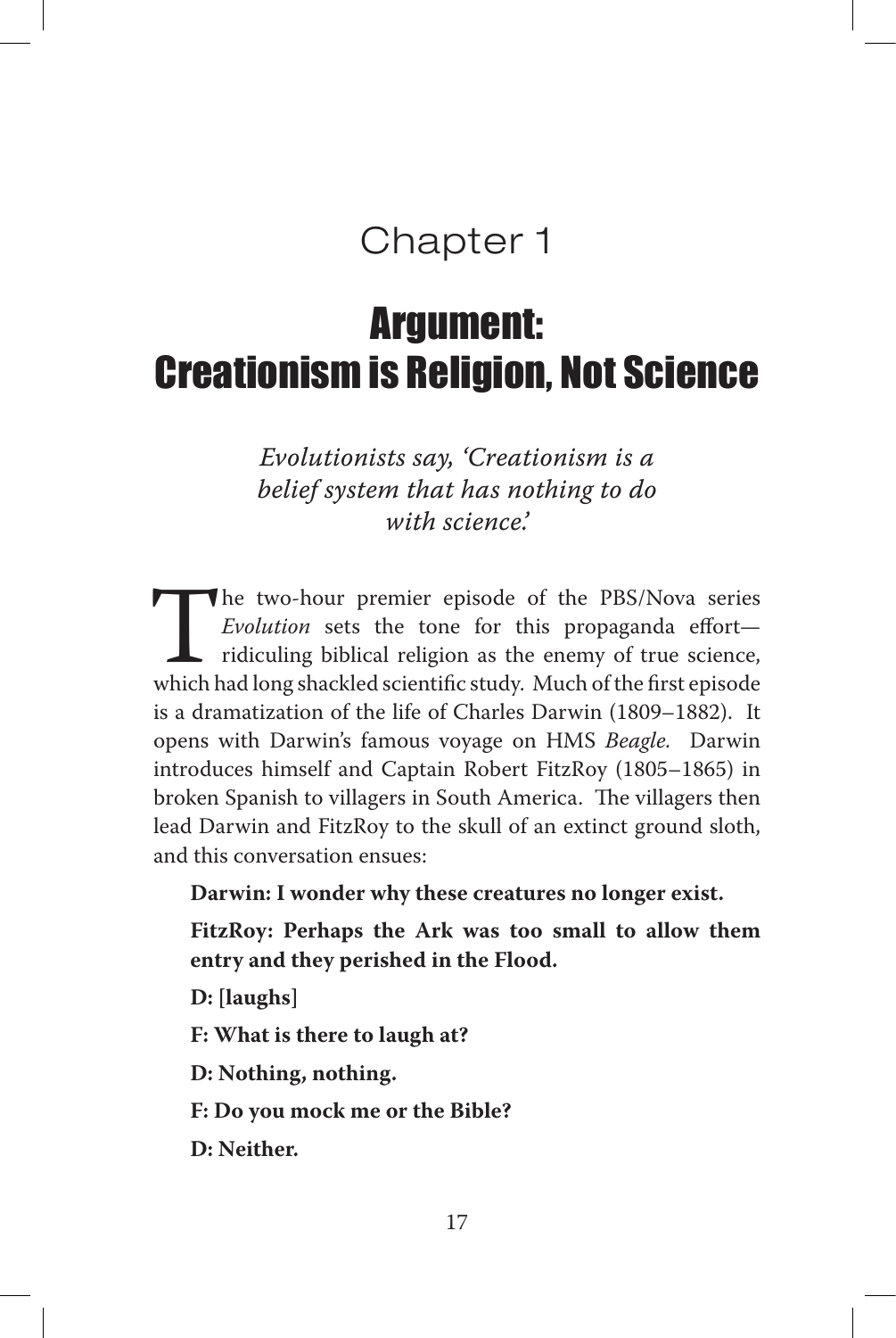### **F: What sort of clergyman will you be, Mr Darwin?**

#### **D: Dreadful, dreadful.**

Then the drama moves to a scene on the *Beagle,* where Captain FitzRoy is reading from Genesis 1, and Darwin is below deck rolling his eyes.

There we have it—the alleged struggle between science and 'fundamentalist' religion. Of course, the representative of 'fundamentalism', Captain FitzRoy, is made to spout a silly straw man argument. Nowhere is there any hint that there could be any scientific objections to evolution.

But FitzRoy's argument is unbiblical—the Bible clearly states that two of *every* kind of land vertebrate animal was on the Ark, and the Ark had plenty of room for all the required animals.<sup>1,2</sup>

But then—not that we should be surprised—the PBS dramatization goes well beyond artistic license and actually falsifies history. Darwin's anti-Christianity hadn't fully developed by the time of the *Beagle* voyage, and he even attended church services, while FitzRoy likely didn't believe in a global Flood during that voyage. After all, FitzRoy himself had given Darwin a welcoming gift of the long-age–advocating book *Principles of Geology* by Charles Lyell (1797–1875), which was a great inspiration for Darwin's evolutionary ideas, as will be shown later in this book.

<sup>1.</sup> Sarfati, J., "How did all the animals fit on Noah's Ark?" *Creation* **19**(2):16– 19, 1997, creation.com/arkanimals; Woodmorappe, J., *Noah's Ark: A Feasibility Study,* Institute for Creation Research, El Cajon, CA, 1996.

<sup>2.</sup> This includes dinosaurs. Skeptics overlook a number of things, and recent scientific research since the first edition of this book makes the creationist case even easier: the Ark was huge; many dinosaurs were small; even the big ones started life off in eggs no larger than footballs; growth rings on their bones show that they went through a growth spurt so they could have been on the Ark before this; dinosaur names have been multiplied so that they were represented by comparatively few 'kinds', baby or 'teen' dinosaurs have sometimes been given different names to the adult specimens. Recent summaries of the new evidence are "Shrinking dino numbers," *Creation* **33**(1):8, 2011 and "Dino puberty blues," creation.com/ dino-puberty-blues.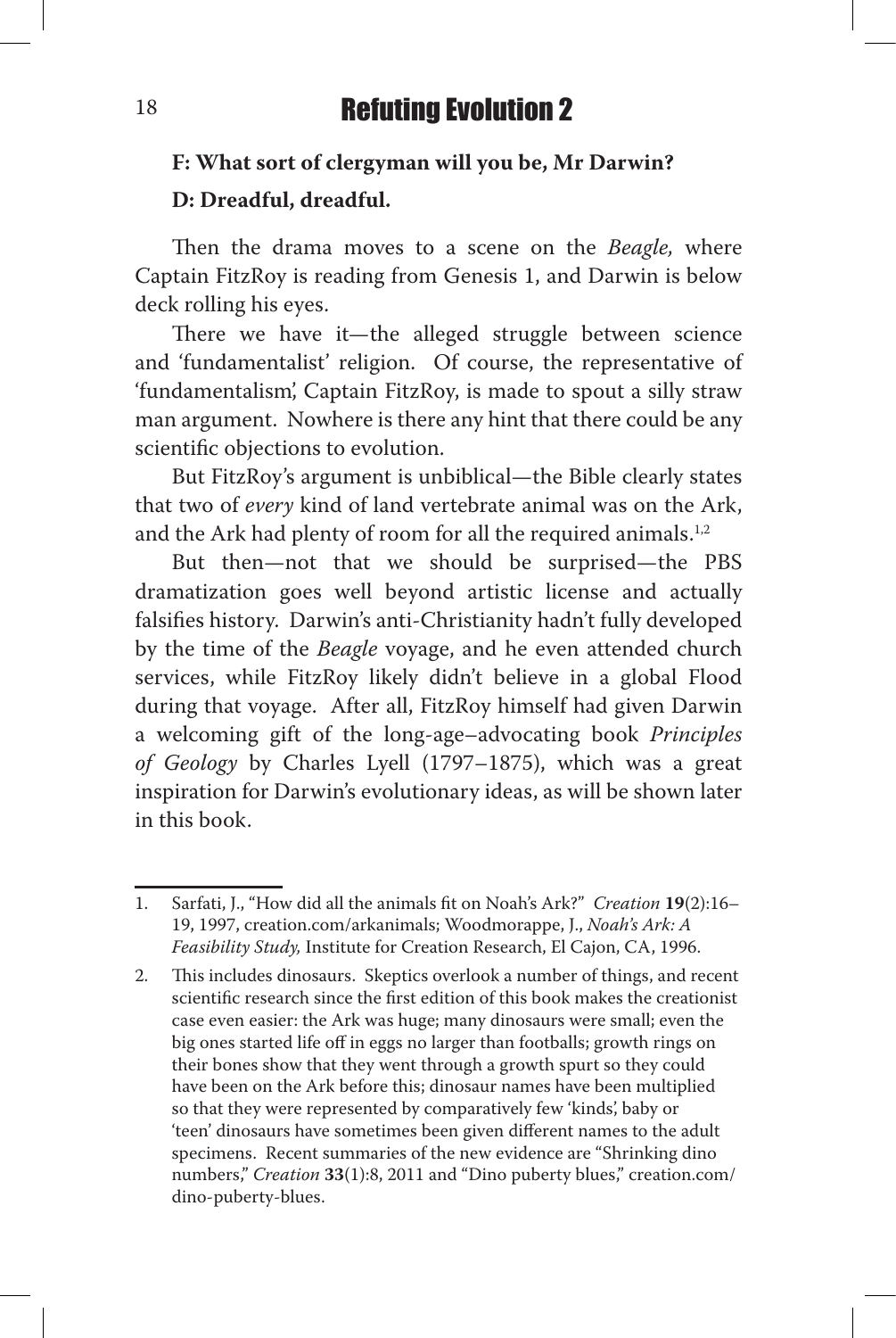### Philosophical assumption behind 'modern science'—naturalism

The media is not subtle about its ridicule of 'creation science.' John Rennie gets right to the point in '15 Answers to Creationist Nonsense.' He asserts:

'Creation science' is a contradiction in terms. A central tenet of modern science is methodological naturalism—it seeks to explain the universe purely in terms of observed or testable natural mechanisms. [*SA* 84]

Now we get to the key issue. It's not about scientific facts at all, but self-serving materialistic 'rules of the game' by which the evolutionary establishment interprets the facts.3 So it should be instructive for people to understand what's really driving Rennie and his ilk—a materialist or naturalist agenda that excludes God. This is not a tenet deducible by the experimental method, but a philosophical assumption from *outside* science.

Rennie illustrates his view of 'modern science' with an example from physics:

Physics describes the atomic nucleus with specific concepts governing matter and energy, and it tests those descriptions experimentally. Physicists introduce new particles, such as quarks, to flesh out their theories only when data show that the previous descriptions cannot adequately explain observed phenomena. The new particles do not have arbitrary properties, moreover their definitions are tightly constrained, because the new particles must fit within the existing framework of physics. [*SA* 84–85]

What has this to do with evolution? Creationists agree that the particles would not behave arbitrarily, because they were created by a God of order. But an atheist has no philosophical justification from his underlying religious premise, i.e. 'God does

<sup>3.</sup> See Wieland, C., "The rules of the game," *Creation* **11**(1):47–50, 1988, creation.com/rules.